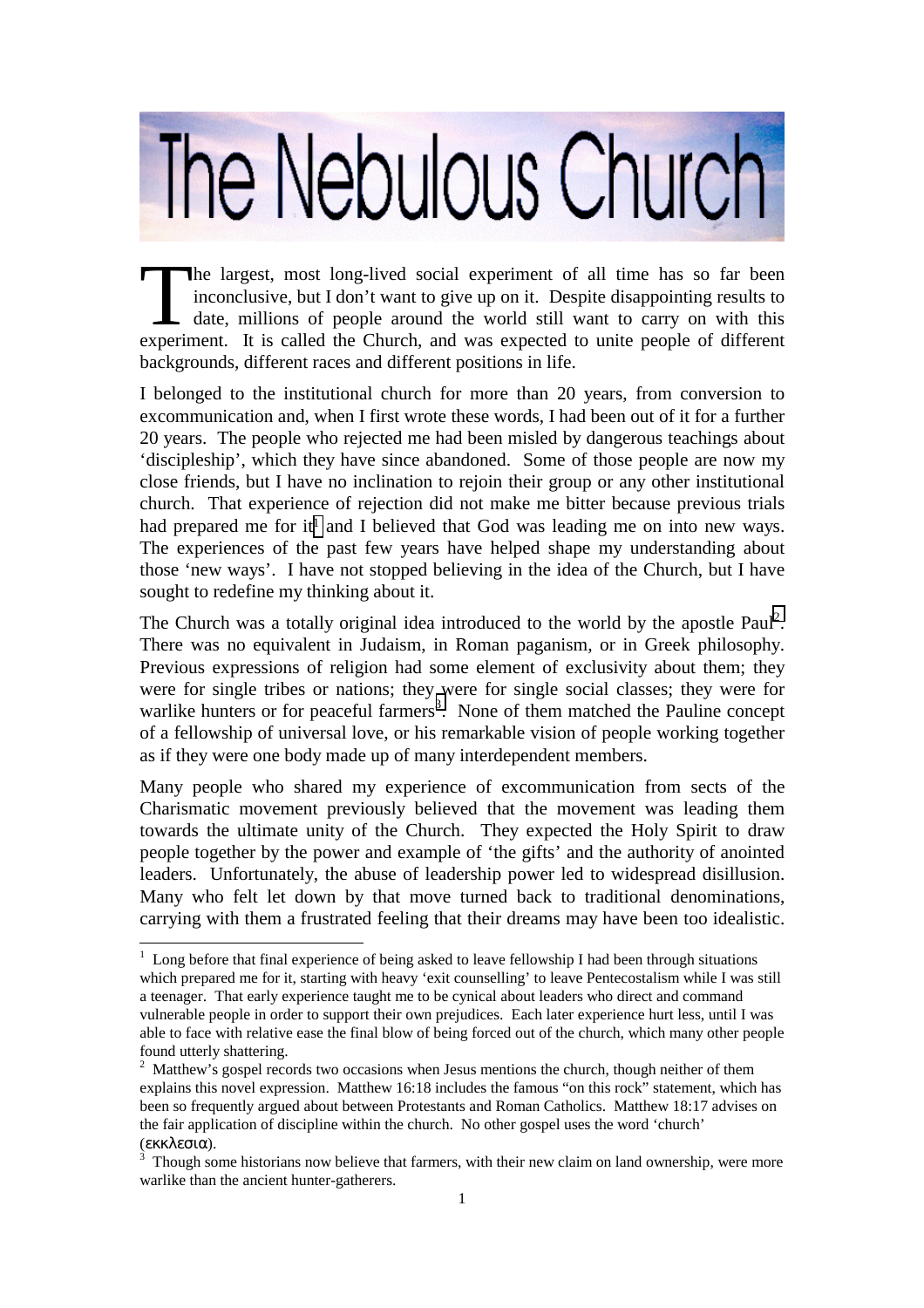They decided that second best must be better than having no church at all. Some other people remained outside the churches and concluded that Paul's ideal must have been a mistake. In the 1970's a friend of mine wrote a popular article called "The Concept of One Church - Is it an Impossible Dream?"4. I have stayed outside of the traditional church environment, but have answered "No" to the question posed in that title. I don't think unity is impossible. I have held onto the dream, and want to continue with the experiment.

Many people through the ages have become disillusioned with the institutional church. Some, like Luther and Calvin, tried to reform it, and ended up controlling new institutions of their own. Some, like St Anthony or like Simon Stylites, abandoned human fellowship and went away to live a hermit's life, seeking God on their own. Some of the Mediaeval mystics showed striking independence from official church thinking, as we can see from their writings and teachings<sup>5</sup>; but they chose to influence the church from within, like yeast influences dough.

It may seem inappropriate for a person who stopped going to church almost 20 years ago to be speaking of influencing the church from within. However, I have never considered myself to be outside the Church. Before I was 'put out of fellowship' I already held the view that the Church was one body and that all divisions were manmade, temporary and irrelevant. Once I became separated from the institution I began to act as if my vision were fact, and now the reality is beginning to appear out of the mist.

In the 1960's I first gained a vision of the potential for one church based on love. In the 1970's I joined with thousands of others in the attempt to bring the 'one church' vision into reality - especially following the inspiring call to faith given by a Christian musical of the time, called "Come Together"<sup>5</sup>. Our mistake was that we tried to create unity by imposing a design, and 'life's not like that'. Since leaving the formally organised church I have held onto the vision, and sought to create it, simply by living as if it already existed. I should explain....

When my wife and I found ourselves apparently alone, and people in our town were avoiding our company, we resolved to remain in the area and not to run away from the circumstances. We decided that our earlier commitment to the people who had since let us down had been a sincere commitment and that we could not abandon them. We continued to treat them as friends, even if they were cautious with us. When they, and others in the town who knew us less well, invited us to events that they thought would 'do us good' we often accepted the invitation for their sake, even if our real interest in the event was limited. However, we avoided joining ourselves to any particular group

l

<sup>&</sup>lt;sup>4</sup> The brief article I am referring to was written by George Tarleton, a prominent figure in the charismatic/house church movement during the 1970's. Despite expressions that now seem dated, it seemed so significant that I have often referred back to it.

<sup>&</sup>lt;sup>5</sup> Some of the mystics, now revered, were rejected during their own time, at least for a while. The convent of Hildegaard of Bingen, for instance, was for several years treated as a kind of outcast within the church. In Spain, John-of-the-Cross was kidnapped by rival clerics and imprisoned for a while. <sup>6</sup> "Come Together", written by Jimmy and Carol Owens, was a musical that toured several Western

countries, initially with Pat Boone (Hollywood actor and pop singer) as the main presenter. In Britain it was picked up by a number of different choirs who presented it at venues all over the country during the early 1970's. The underlying message of the presentation was a call for Christians to 'come together' in spiritual unity. Little unity resulted from it at the time, but the liveliness and enthusiasm of the various presenters succeeded in spreading the charismatic movement to most denominations.